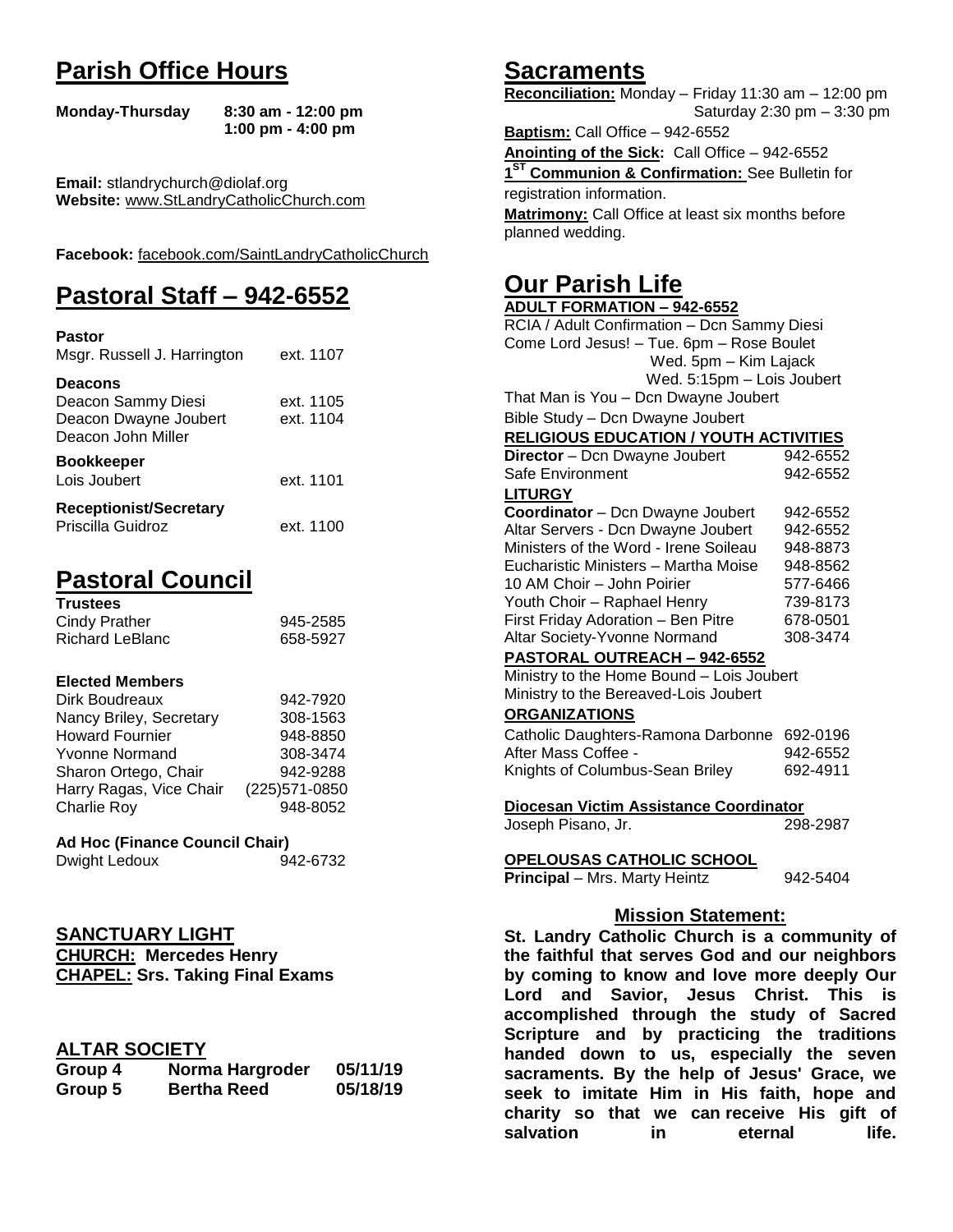**Volume 68, No. 18 –***Third Sunday of Easter***– May 05, <sup>2019</sup>**

## *From the Desk of Msgr. Harrington…*

Always at the water's edge, standing on the shore, watching His disciples fishing. He calls to them, telling them where the best catch can be found. He invites them to join Him at the shore for a meal of newly caught fish and apostolic-challenge.

"Simon, son of John, do you love more than these?" What a question! Jesus appears on the shore in His resurrected form, drawing forth from His chosen rock a declaration of love, a demand of love. Three times He asks Simon Peter if he loves Him. Three times He gives Peter the opportunity to make reparation for his three denials before the wake of dawn on that day of betrayal, that day of shame. How Jesus must have loved this fisherman that denied Him, abandoned Him, disavowed Him. How deeply Jesus must have trusted the depth of Peter's heart, the solidity of his faith, the openness of his heart.

Peter says 'yes' to the challenging invitation. "Lord, you know that I love you." Peter knew that Jesus could and would look beyond his failings, his inadequacies. He knew that Jesus would forgive him. He trusted in the uncompromising love of the Anointed One.

But to declare one's love is not sufficient to be in love with the Lord. Discipleship must accompany the declaration. We must be ready to join Him in feeding His lambs, tending His sheep, feeding His sheep. Our relationship with Jesus is caught up in His relationship with His brothers and sisters, our brothers and sisters. We do not love Jesus in a vacuum. We love Him in the context of community, of the family of God. We tend to one another because it is who we are, not just to win points to get to heaven. Because of our love of Jesus, we are connected to His body. It is our nature as disciples to care for each other.

Things will always get in the way. We will always love inadequately. We will deny and betray, be denied and betrayed, but we open ourselves to the purging mercy of Jesus. He knows our hearts. He knows our depths. He knows that with His grace we can join Him in His ministry as shepherd. It may take more than three times for Him to ask us of our heart and being. Most of the time it seems to be every day. But our call to discipleship is not a one-time deal on the shores of Lake Tiberius. It is an ongoing process of declaration and decision to act, to serve.

Gratefully we acknowledge that Jesus is patient with us. His grace of forgiveness moves us even before we ask for it. He fills us with His presence for us to tend to the flock. Each moment He prepares that life-giving meal on the shores of who we are, inviting us to join Him, love Him and in so doing love one another.

We are still caught up in the wonder of Easter joy. Now is the time to renew our declaration of love. Now is the time to give a resounding 'yes' to the Master who urges us to experience the fullness of life through Him, and with Him and in Him.

Parish Picnic – NEXT Sunday After 10am Mass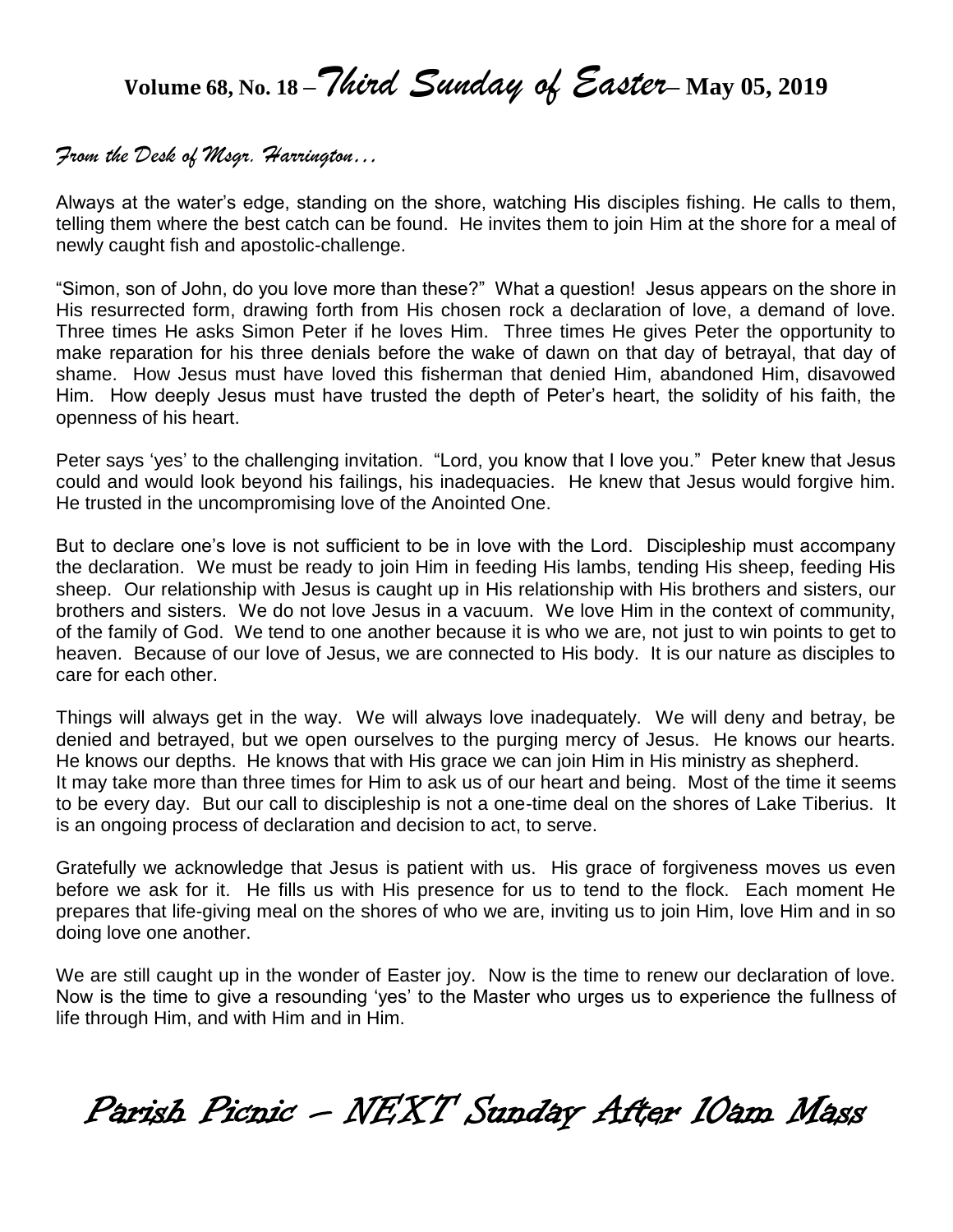## **POPE FRANCIS' INTENTIONS –**

**May - The Church in Africa, a Seed of Unity** That the Church in Africa, through the commitment of its members, may be the seed of unity among her peoples and a sign of hope for this continent.

#### **OFFERTORY COLLECTIONS – April 28, 2019**

| <b>REGULAR</b>                 | \$7233.78 |
|--------------------------------|-----------|
| <b>GOAL</b>                    | \$9000.00 |
| Maintenance & Repair Fund      | \$130.00  |
| <b>OCS Foundation</b>          | \$1083.10 |
| Poor / Needy                   | \$324.00  |
| <b>Maintenance Endowment</b>   | \$20.00   |
| <b>Holy Land</b>               | \$33.00   |
| Holy Thursday - ICONS          | \$21.00   |
| <b>Catholic Home Missions</b>  | \$21.00   |
| <b>Easter Flowers</b>          | \$8.00    |
| Church in Eastern Europe       | \$8.00    |
| Thank You for Your Generosity! |           |

#### **Special Collection**

**05/05/19** – Maintenance & Repair Fund **05/12/19** – Local Church Fire Rebuilding

#### **REMINDERS FOR THE WEEK**

| Sun. – 05/05<br>9:00am<br>3:30 <sub>pm</sub> | <b>Elementary CCD</b><br><b>NO Confirmation Class</b> |
|----------------------------------------------|-------------------------------------------------------|
| Mon. - 05/06<br>10:00am<br>5:45pm            | <b>Bible Study</b><br>Rosary @ Lafleur Monument       |
| Tue. - 05/07<br>6:00pm                       | Come, Lord Jesus!                                     |
| Wed. - 05/08<br>6:00am<br>5:00pm<br>5:15pm   | <b>TMIY</b><br>Come, Lord Jesus!<br>Come, Lord Jesus! |
| Thu. - 05/09                                 |                                                       |

- **Fri. - 05/10 – Office Closed 9:10am** OCS Mass
- **Sat. - 05/11**

**8:00am** Mass in Hall

#### **READINGS FOR FAITH SHARING Third Sunday of Easter**

**Acts 5:27-32, 40b-41** The apostles openly give witness to the power of Jesus' name.

**Psalm 30** "I will praise you, Lord, for you have rescued me."

**Revelation 5:11-14** John declares the glory of Jesus, the Lamb of God.

**John 21:1-19** The risen Christ welcomes his own of the seashore.

In the decades after the Resurrection, the Risen Lord was portrayed in many different ways. In his Gospel, John shows Jesus interacting with his disciples in the flesh, as he had before his death and resurrection. the author of Revelation visualizes Jesus in glory surrounded by angels and otherworldly creatures. In Acts, Luke portrays Jesus always on the lips and in the minds of the apostles. Listening to today's readings, think about how you visualize Jesus.

## **PRAY FOR OUR SEMINARIANS**

| -Cade LeBlanc      | St. Thomas More, Eunice                               |
|--------------------|-------------------------------------------------------|
| -Matthew Pitre     | St. Thomas More, Eunice                               |
| -Michael Vidrine   | St. John, Melville                                    |
| -Trey Fontenot     | Sacred Heart of Jesus, VP                             |
| -Garrett Broussard | OLOGC, LC                                             |
|                    | $\Gamma$ othar in vour plan for our coluction vou pro |

Father, in your plan for our salvation you provide shepherds for your people. Fill your Church with the spirit of courage and love. AMEN.

## **PRAY FOR A PRIEST EACH DAY**

| <b>Sunday, 05/05</b> | Fr. Millard Boyer         |
|----------------------|---------------------------|
| <b>Monday, 05/06</b> | Fr. James Bradley, SJ     |
| Tuesday, 05/07       | Fr. James Brady, JCL      |
| Wednesday, 05/08     | Fr. Joseph Brasseaux, OSB |
| Thursday, 05/09      | Fr. John "Buddy" Breaux   |
| <b>Friday, 05/10</b> | <b>Fr. Allen Breaux</b>   |
| Saturday, 05/11      | Fr. O. Joseph Breaux      |

Eternal Father, we lift up to You, these and all the priests of the world. Sanctify them. Heal and guide them. Mold them into the likeness of Your Son Jesus, the Eternal High Priest. May their lives be pleasing to You. In Jesus' name we pray. AMEN

## **AFTER MASS SOCIALS**

**Each Sunday, following the 8am and 10am Masses we gather in the South Sacristy of the church for coffee & donuts and FELLOWSHIP! Everyone is welcome! Please use the outside entrance near the southeast corner of the church. Please do not enter through the sanctuary.**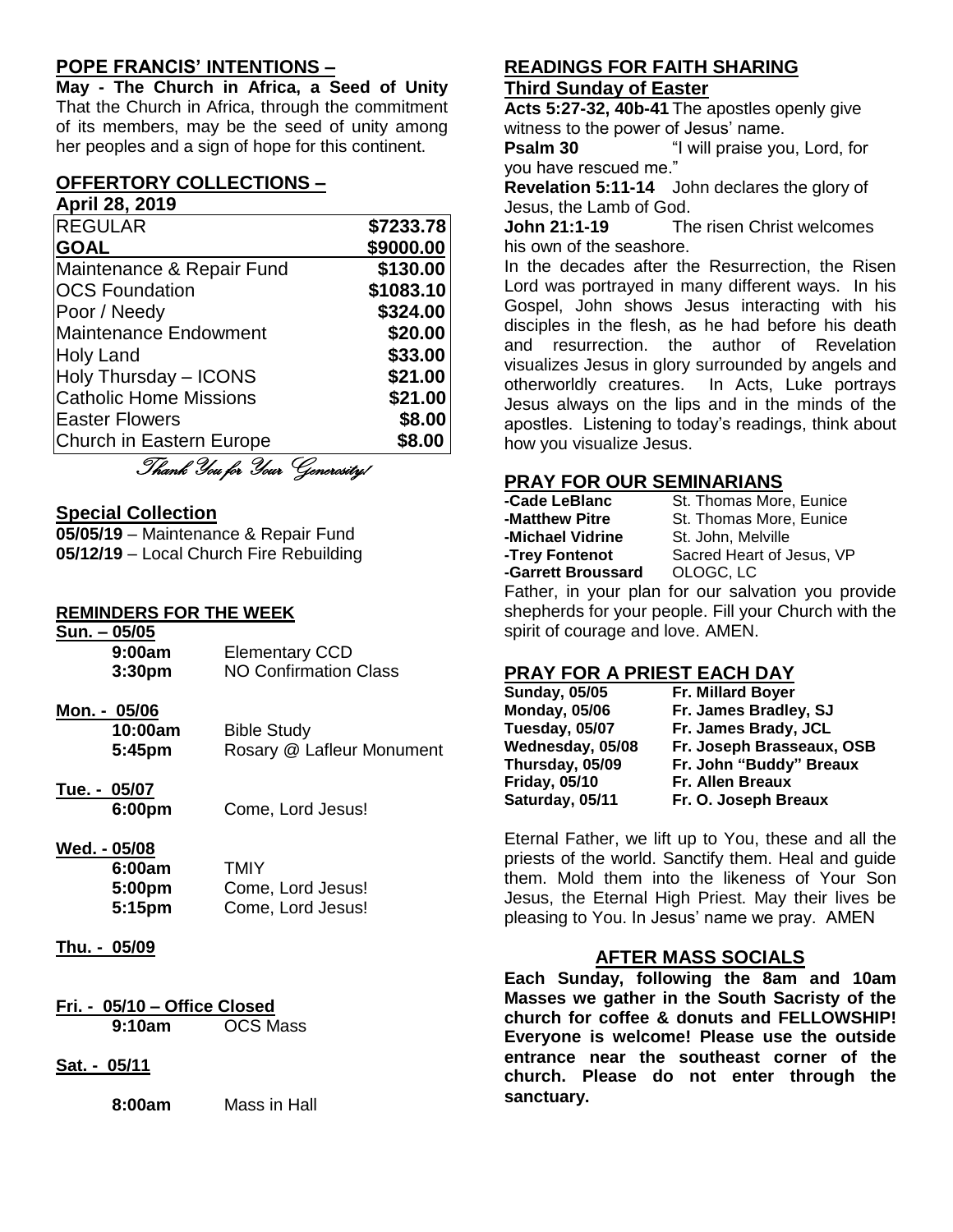## **MASS INTENTIONS**

#### **Saturday, May 04**

**4:00pm** Norris Leger; Toby & Winnie Lalonde; Carolyn M. Bertrand; Leroy Huguet; Aldon Joseph "Danny" Richard; Scott A. Henry; The family of Wm. & Dorothy Hatch; Barbara Burleigh Thibodeaux; Wayne, Jeanette & Jonathan Lalonde; Norris Leger, Toby & Winnie Lalonde & Family; M/M Robert Going Sr. & Families; Gloria Soileau Cortez; Anna Lois Joubert; The Sick & Dying; Janette Sylvester; Leonce Lalonde Jr.; Nola Guidroz; Souls in Purgatory; Gabrielle "Gabby" LaJack; Murphy Allen Lanclos, Sr.; The family of Charles & Mercedes H. Going; Robert (Bob) Chachere; Come, Lord Jesus Groups

#### **Sunday, May 05**

**08:00am** Bernel, Arthur & Eva Fontenot; Youle, Therese & John Ray Fontenot and Martin J. St. Amand; James E. Martin; M/M John, John Jr., Jacob & Michael FaKouri; Diane B Fontenot (BD)

**10:00am** Yvonne Guillory Fontenot; Richard Bordelon (DA); Malcolm "Slick" & Margaret Martin; M/M Emillian Bodin & Joyce Lagrange; Dallas Barron, Jr.; Lawrence Kelly & Darius & Zetta Deville; Guise Tran Ho; Fields & Voitier Families; John Pavlovich & Bernice Walkowiak; Harriet H. Doucet; William "Billy" H Jarrell Jr.; Russell, Yola, Clement Sr. & Jr. Carrier; Lee & Beverly Faul & Mark Capone Jr.,;The Sick & Dying; Mary & Kathleen Cryor; M/M Stanley Vige; Joyce & Baby Ortego; M/M Lee Martin, Jon

Martin & Loray Martin Bertrand & Rita Darby **5:00pm** St. Landry Church Parishioners

#### **Monday, May 06**

**12:05pm** Roy (BD)& Justine L. Elder Family; The Sick & Dying

#### **Tuesday, May 07**

**12:05pm** Wilma Guillory; The Sick & Dying **Wednesday, May 08**

**12:05pm** Arthur & Eva (BD) Roy; Father Joe Breaux; The Sick & Dying

#### **Thursday, May 09**

**12:05pm** Harriet H. Doucet; The Sick & Dying **Friday, May 10**

**12:05pm** The Sick & Dying **Saturday, May 11**

## **PRAYER INTENTIONS**

Rena Mae Angelle, Dannie Ardoin, Brenda & Dennys Baird, Camden Barnard, Victoria Barron, Addi Baquet, Eric Baquet, Mona Bernard, Rada Bono, Derek Bourque, Connie Benoit, James Buford Bergeron, Paula Bienvenu, Robert Bienvenu, Marty Billeaudeau, Randy Bordelon, Ricky Bordelon, Alexandra Boudreaux, Mildred D. Boudreaux, Joan Brady, Judy Smith Briscoe, Eden Broussard, Pat Burleigh, Nico Campbell, German Cardoza, Ronnie Collette, Liz Constantino, Betty Cormier, Leroy Darbonne, Glenda G. Darbonne, Francis "Flossie" David, Donald Dean, Angie Dejean, Rose DeKerlegand Barbara Dopson, Lee Dubuc, Wanda Dupre, Glyn Durio, Willie Mae Emonet, Brandon Fuselier, Glenda Gaudet, Albert Going, Robert Going,Jr., Sarah Groth, Rita Guidroz, Amelia Guillory, Gabrielle Hanson & Family, Norma Hargroder, Jeanette Harville, Carol Hebert, Scott Hebert, Eva Herbert, Corrace Hollier, Rosalie Jackson, Bryan Fontenot, Linda L. Fontenot, Merci Janise, Jo Ann Jones, Leon Khan, Virgie Lanclos, Lisa Leblanc, Jenny Ledoux, Ronald Leger, Paul Leleux, Cassandra Marceaux, Malcolm Marcus, Kathy Martin, Verna Martin, Heather E. Matt, Sidney Matt, Barbara Micheal, Marguerite Miller, Ed Moise, Taylor Morales, Glenda Moreau, Julia Ortego, Gene Paillet, Mary Paillet, Elliot Pavlovich, Keith Pavlovich, Glenda Pitre, Michelle Poulet, Butch Richard, Gerald Roy, The Keith Richard Family, Geneva Scallon, Pap Roy, Jason Sonnier, Clara Smith, Elaine Soileau, Ronald Speyrer. Andrew Stelly, Audrey Stelly, Lonnie St. Cyr, Becky Sylvester, Richard Tatman, Ervin Thibodeaux, Margaret Thibodeaux, Claire R. Venable, Brett Walker, Augustine Wilson, Brad Woodel, Evelyn Wyble, Caleb Zachary **(It is diocesan policy that we must have permission from any individual that is to be placed on the list of** 

#### **OUTDOOR MASS & PICNIC!**

**intentions prior to their name being listed.)**

**Next Sunday, May 12th (Mother's Day) our 10am Mass will be celebrated outside in the yard behind the rectory. Immediately following the Mass will be our Annual Parish Picnic! Please make plans to join us!**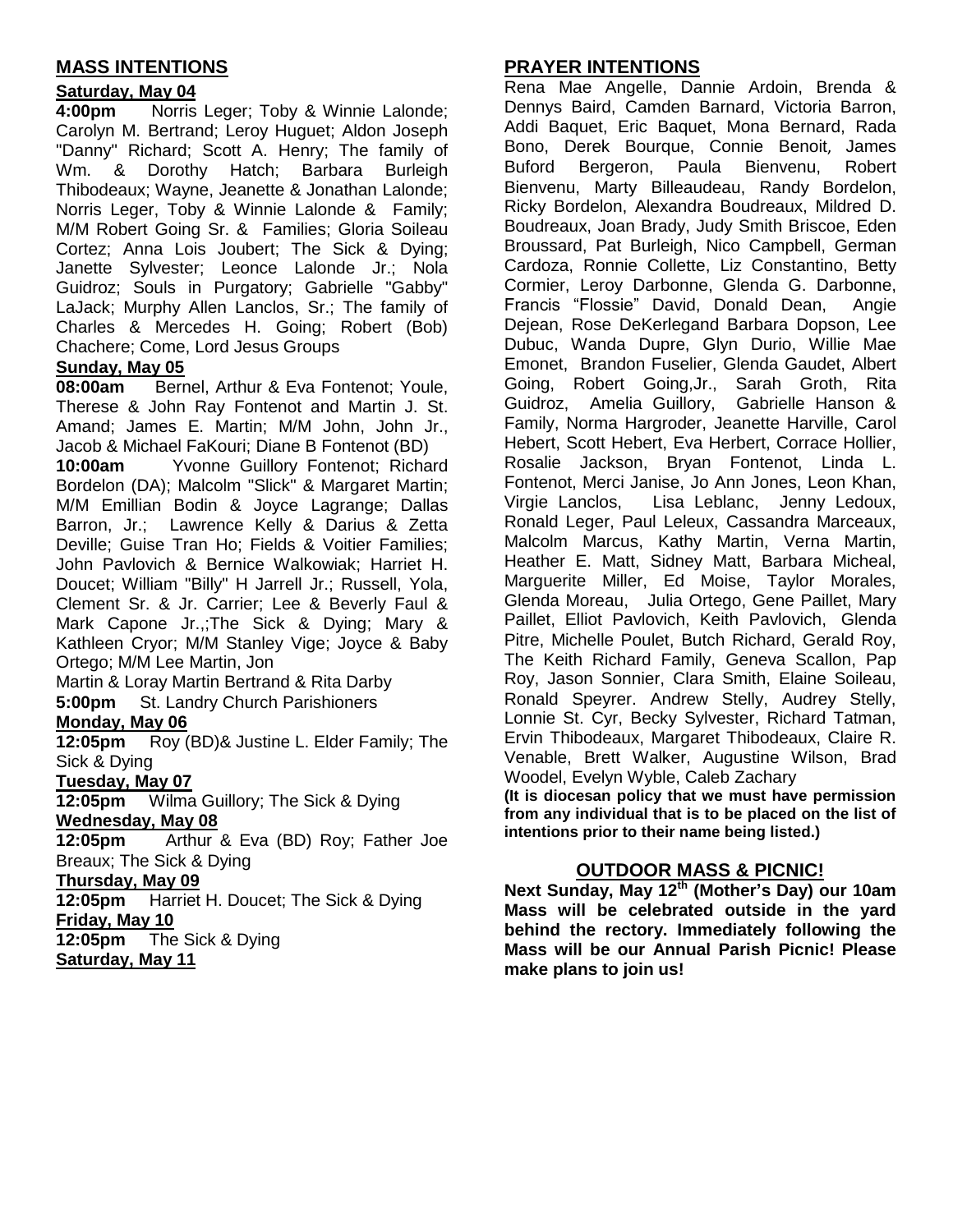### **OUTDOOR MASS & PICNIC!**

**Next Sunday, May 12th (Mother's Day) our 10am Mass will be celebrated outside in the yard behind the rectory. Immediately following the Mass will be our Annual Parish Picnic! Please make plans to join us!**

## **RELAY FOR LIFE**

**2019 St. Landry Parish American Cancer Society Relay for Life "2 Steppin 2 A Cure" will be held on Saturday, May 4, 2019 from 3:00 – 10:00 P.M. @ Equine Sales of Louisiana 372 Harry Guilbeau Road Opelousas, LA**

#### **HOSPICE OF ACADIANA**

**Representatives from Hospice of Acadiana will be at the main entrance of the church after all Masses this weekend selling tickets for their annual fundraiser.**

#### **ADULT CONFIRMATION**

**Bishop Douglas Deshotel is allowing Pastors to confer the Sacrament of Confirmation on Baptized Catholics who are at least 18 years of age during Mass on Pentecost Sunday. Candidates must meet all the requirements of the Sacrament: if married, be married in the church, attending Mass regularly, and must participate in two sessions of sacramental preparation. Anyone interested should contact the office and leave a message for Msgr. Harrington.** 

### **ALTAR SOCIETY**

**The Altar Society meets on the second Monday of every month at 5:15pm in Valentin Hall. We are always welcoming New Members to be a part of our mission to assist in beautifying our church for the sacred liturgies. Our next meeting will be in September! (Summer Break!) For more information call Yvonne Normand @ 337-308-3474 or Janis Courvelle @ 337-789- 0971.** 

#### **ALTAR SERVERS**

**We are always looking for more young people who desire to serve our Lord in this very important ministry! All Students who have made their 1st Holy Communion through HS are invited to become servers… Parents contact Deacon Joubert for more information.**

#### **MUSIC MINISTRY**

**We are always looking for new voices to enhance our ministry of liturgical music! If you feel called to share your talents in this capacity, call one of our choir directors – JP Poirior (337) 577-6466 or Rafael Henry (337) 739-8173, or call the parish office and someone will get with you!**

#### **KNIGHTS of COLUMBUS**

**The Knights of Columbus, Council #1173 meets on the second Thursday of each month. Call Sean Briley (337) 692-4911 if you are interested in joining.** 

#### **CHURCH FIRES**

**We are all saddened by the news of the intentional burnings of three churches here in St. Landry "Civil" Parish in recent weeks. We will have a second collection at all Masses on the weekend of May 12th. The proceeds will be divided between the three churches. Please be generous! Thanks to all who came out for the prayer service last Tuesday!**

#### **RETREAT FOR WOMEN**

**There are still some openings for the Mother's Day weekend retreat (Thursday-Saturday) May 9-11, 2019 at Our Lady of the Oaks. Arrival time is on Thursday afternoon between 5:00 p.m. and 6:30 p.m. Supper is served at 6:40 p.m. The retreat will end on Saturday after lunch around 1:00 p.m. If you have any questions, please feel free to contact Our Lady of the Oaks at 337-662- 5410 ext. 200 or email the front office [oloaks@centurytel.net.](mailto:oloaks@centurytel.net)**

## **FATHER GARY'S 50TH ANNIVERSARY**

**On Friday June 7th at 6:00 pm Father Gary Schexnayder will offer a Mass of Thanksgiving to observe his 50 th anniversary of ordination to the Priesthood of Jesus Christ. Mass will be at St Edmond's Church at 6:00pm. You are welcome to celebrate with Fr. Gary. If you cannot attend please remember the celebration in your prayers.** 

### **ENGAGED COUPLES**

**Attend a Catholic Engaged Encounter Weekend. The weekend is open to any engaged couple wanting to prepare for a deeper more meaningful life together in a marriage recognized by the Catholic Church according to its Church law. Upcoming weekend dates are May 24-26, August 2-4. For cost of weekends, other dates, and to learn more, visit our website at www.ceelafayette.org.**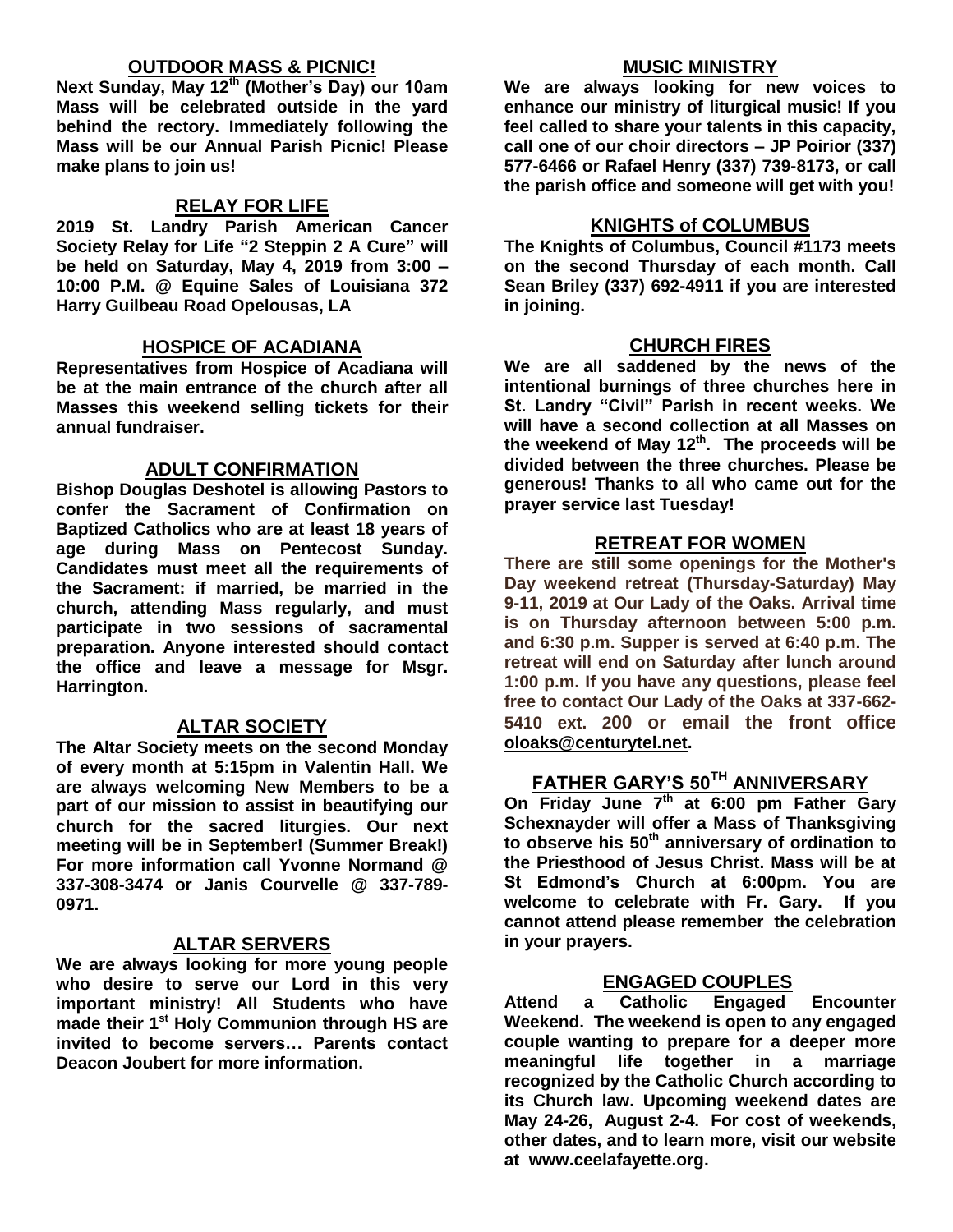## **EXTRA – ORDINARY MINISTERS**

**May 11/12**

**Saturday – 4:00pm Altar Servers:** Mark & Joseph Wilkes **Extra-ordinary Ministers of the Eucharist:**  Howard Fournier, Julie Roy, Lorna Sue Miller, Paul & Betty Leleux

**Reader:** Nelda Villery

#### **Sunday – 8:00am**

**Altar Servers:** Leigh Labrie, Beau & Ethan Stelly **Extra-ordinary Minister of the Eucharist:** Gerry Vidrine, Debbie Fay, Debbie Deshotel **Reader:** Keith & Yvonne Normand **10:00am**

**Altar Servers**: Sam Chachere, Hieu & Jacob Tran **Extra-Ordinary Ministers of the Eucharist:** Martha Moise, Peter Briggs, Larry Moreau, Jackie Keyes

**Reader:** Cindy Prather, Josh Soileau

#### **5:00pm**

**Altar Servers:** Sarah Ortego

#### **Extra-ordinary Ministers of the Eucharist:**

Kim Lajack, Emily Thibodeaux, Brad & Sharon Ortego **Reader:** Gil Deville

## **OCS CORNER**

**Congratulations to seniors elected to lead in the 2019-2020 school year … Katie Wagley as Student Body President and Jon Ross Miller as Senior Class President.**

**The annual May Crowning Mass will be held this Friday, May 10. The Senate Induction will be held after mass. Other important dates to note include May 13 for the Athletic Awards Program; May 15 for the Senior Awards Banquet; and May 17 for the Baccalaureate Mass and Graduation.**

**In athletics, OCS takes pride in the varsity baseball team and Coach Justin Boyd who recently claimed another district championship! Kudos also to the golf team for a district second place finish and to Taylor Thistlethwaite for his Tennis Regional Championship in boys' singles!**